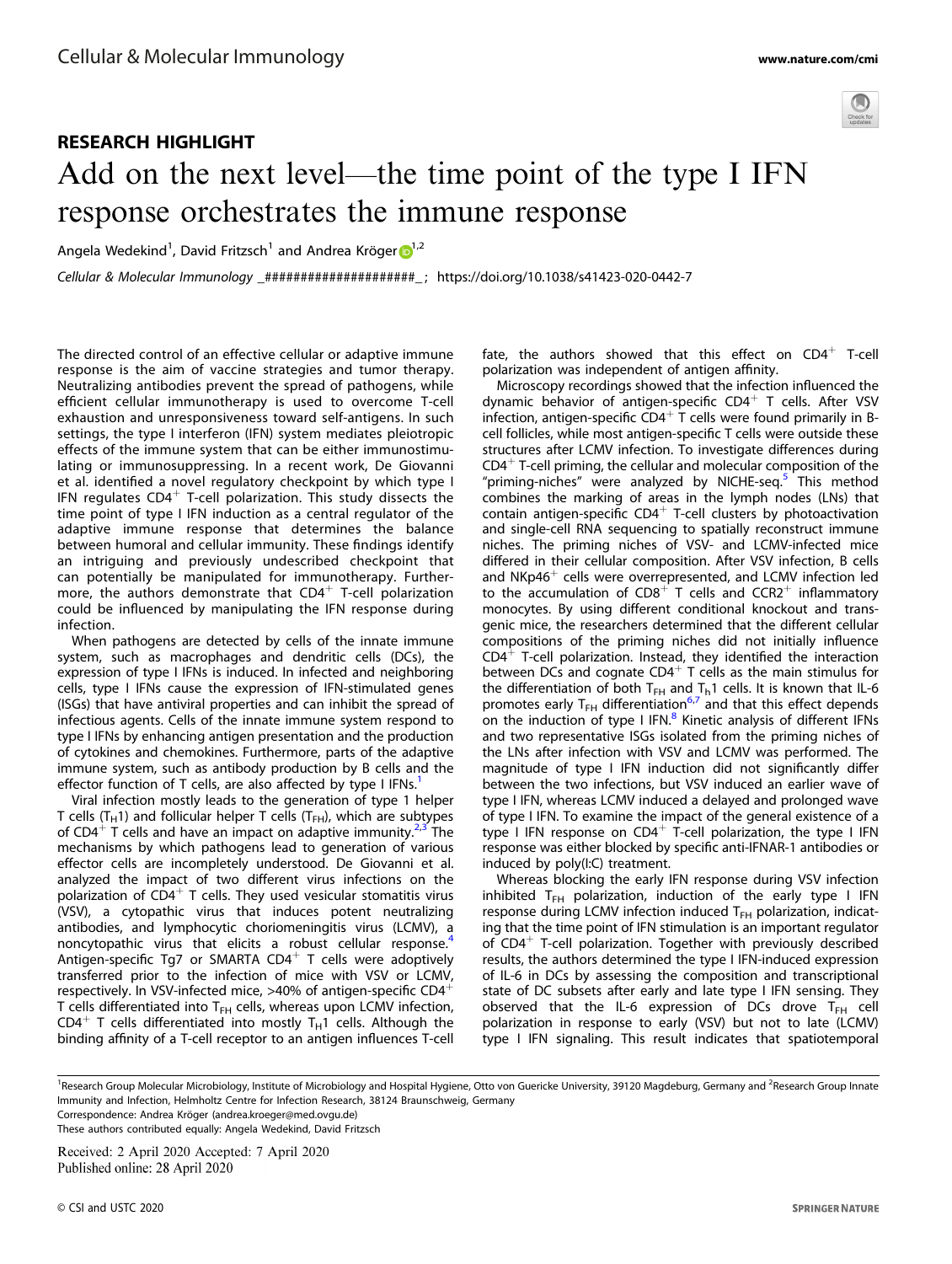<span id="page-1-0"></span> $\overline{2}$ 



Fig. 1 Different expression of type I IFN and IL-6 leads to different antiviral T-cell responses. In lymph nodes, the early expression of type I IFN during a viral infection leads to a significant production of IL-6 and further to an effective T<sub>FH</sub> response. The delayed availability of type I IFN does not result in significant IL-6 production and is connected to a  $T<sub>h</sub>1$  response. If no type I IFN is available during a viral infection, no IL-6 is produced, but a  $T<sub>b</sub>1$  response is still established.



Fig. 2 Different polarization of T cells based on spatiotemporal regulation of type I IFN. In the lymph node, the early availability of type I IFN after a VSV infection leads mainly in type 2 conventional dendritic cells (cDC2s) and monocyte-derived dendritic cells (moDCs) to an increased production of IL-6. This effect drives naive T cells in the paracortical area to differentiate into  $T<sub>FH</sub>$  cells. They migrate into the follicular area and facilitate a strong humoral response by promoting the production of effective neutralizing antibodies. The delayed availability of type I IFN associated with LCMV infection does not influence DCs toward considerable IL-6 production. As a result, a large number of naive T cells differentiate into  $T<sub>h</sub>1$  cells and, in contrast to  $T<sub>FH</sub>$  cells, promote antiviral activity facilitated by a cellular response.

regulation of type I IFN expression determines whether DCs in the lymph node produce the cytokine IL-6 and shape antiviral  $CD4^+$  Tcell polarization (Fig. 1).

The study conducted by De Giovanni et al. highlights the temporal component of IFN induction for the regulation of CD4<sup>+</sup> T-cell polarization toward T<sub>FH</sub> or T<sub>H1</sub> cells (Fig. 2). These findings

**SPRINGER NATURE** 

infections and further advances in handling the manipulation of immune responses in the desired direction for vaccine development. However, further investigations are of utmost interest. It remains unclear how other cellular sources of IL-6 influence antiviral  $CD4^+$  T-cell polarization. In addition, the preceding relative contribution of all cells in the LN to type I IFN production was itself an unsolved question. Aside from the polarization of  $CD4<sup>+</sup>$  T cells, the level of induction and the temporal occurrence of IFN have far-reaching consequences. In the case of virus infections, IFN not only limits the viral load but also has beneficial immunostimulatory functions. In the case of influenza infections, the high expression level of type I IFN also leads to the massive induction of proinflammatory cytokines such as TNF, IL-1β, IL-6, and chemokines, which are ultimately responsible for pathological effects in the lung.<sup>[9](#page-2-0)</sup> A temporal effect of IFN-mediated pathology can also be observed during coronavirus infection. Here, only an early induction of type I IFN was beneficial and reduced viral replication, whereas a late induction of type I IFN was associated with dysregulation of inflammatory macrophages and immuno-pathology.<sup>[10](#page-2-0)</sup> In summary, the work of De Giovanni et al. adds an important piece to an incomplete puzzle of IFN function and adds spatiotemporal regulation as a new dimension. By characterizing the cellular and molecular composition of the LN niches where  $CD4^+$  T-cell polarization occurs and identifying the causative cytokine dynamics, this work generated important knowledge with respect to antiviral responses and their possible pharmaceutical utilization.

provide new information for understanding the outcome of viral

## ADDITIONAL INFORMATION

Competing interests: The authors declare no competing interests.

## REFERENCES

- 1. Ivashkiv, L. B. & Donlin, L. T. Regulation of type I interferon responses. Nat. Rev. Immunol. <sup>14</sup>, 36–49 (2014).
- 2. Hale, J. S. et al. Distinct memory  $CD4+T$  cells with commitment to T follicular helper- and T helper 1-cell lineages are generated after acute viral infection. Immunity <sup>38</sup>, 805–817 (2013).
- 3. Wu, T. et al. Cutting edge: miR-17-92 is required for both CD4 Th1 and T follicular helper cell responses during viral infection. J. Immunol. 195, 2515-2519  $(2015)$
- 4. De Giovanni, M. et al. Spatiotemporal regulation of type I interferon expression determines the antiviral polarization of CD4+ T cells. Nat. Immunol. 21, 321-330 (2020).